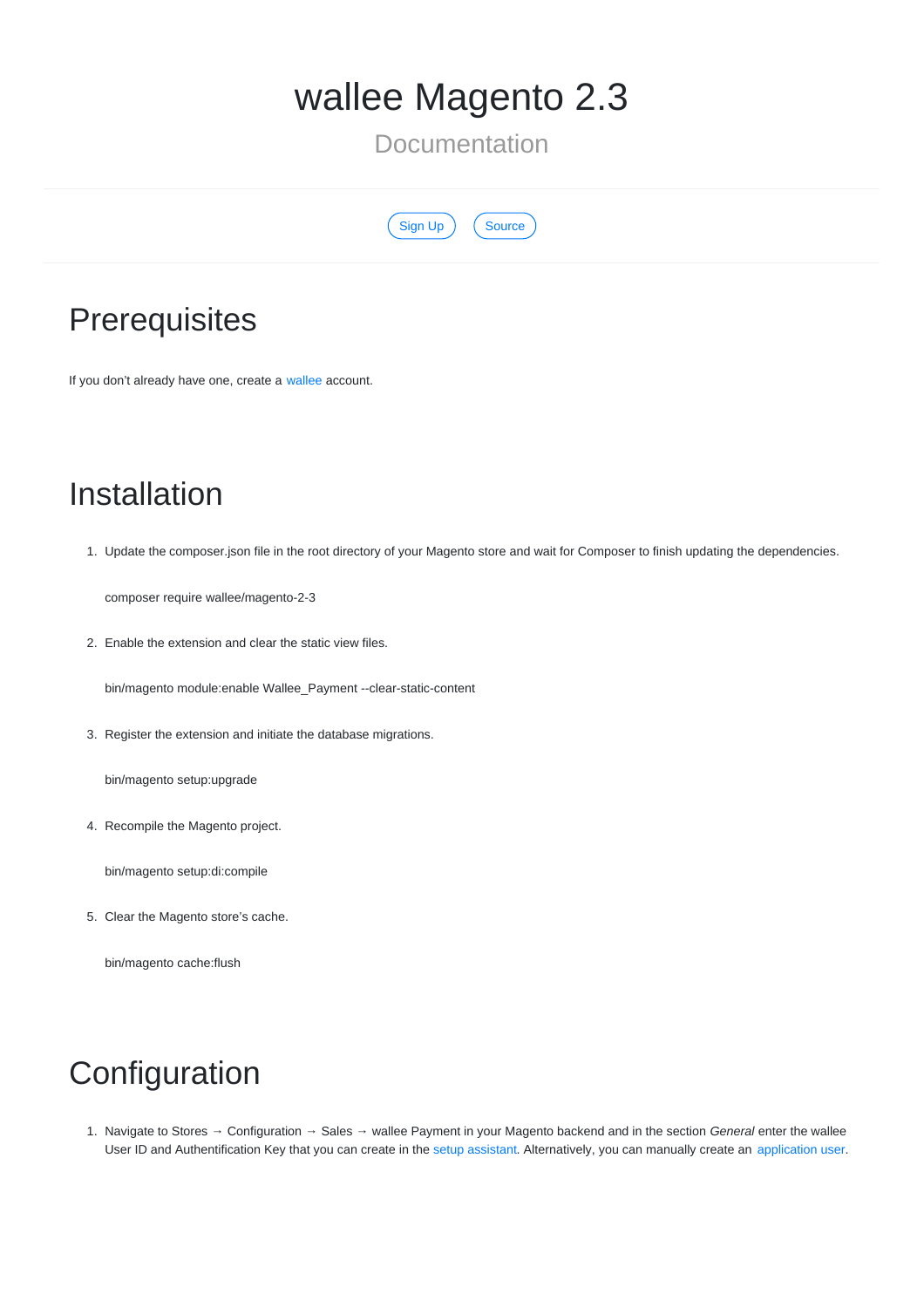<span id="page-1-0"></span>

| ⑪                             | Configuration                      |                                                                                                                      | Q | $\blacksquare$ admin $\blacktriangleright$ |
|-------------------------------|------------------------------------|----------------------------------------------------------------------------------------------------------------------|---|--------------------------------------------|
| Ø<br>DASHBOARD<br>\$<br>SALES | Store<br>Default Config ▼<br>View: | ❸                                                                                                                    |   | Save Config                                |
| Ŷ<br>CATALOG                  | <b>GENERAL</b>                     | $\checkmark$<br>Information                                                                                          |   | $\odot$                                    |
| Ŵ<br><b>CUSTOMERS</b>         | CATALOG                            | $\checkmark$<br>General                                                                                              |   | $\odot$                                    |
| H<br>MARKETING                | <b>CUSTOMERS</b>                   | $\checkmark$<br>User Id                                                                                              |   |                                            |
| $\square$<br>CONTENT          | SALES                              | [global]<br>$\wedge$<br>The Application User needs to have full permissions in all<br>spaces this shop is linked to. |   |                                            |
| ıl.<br><b>REPORTS</b>         | Sales                              | Authentication Key<br>[global]                                                                                       |   |                                            |
| 伵<br><b>STORES</b>            | Sales Emails                       | Email                                                                                                                |   | $\odot$                                    |
| ❖<br>SYSTEM                   | PDF Print-outs                     | Document                                                                                                             |   | $\odot$                                    |
| Ŵ<br><b>FIND PARTNERS</b>     | Tax                                | Line Items                                                                                                           |   | $\odot$                                    |
| & EXTENSIONS                  | Checkout                           |                                                                                                                      |   |                                            |

2. You need to switch the configuration scope to **Main Website** to enter the space id.

| ⑪                                        | Configuration                    |               |                            | Q | $\perp$ admin $\sim$ |
|------------------------------------------|----------------------------------|---------------|----------------------------|---|----------------------|
| $\mathbf{z}$<br>DASHBOARD<br>\$<br>SALES | Store<br>Main Website •<br>View: |               | €                          |   | <b>Save Config</b>   |
| Ŵ<br>CATALOG                             | GENERAL                          | $\checkmark$  | Information                |   | $\odot$              |
| ŵ<br><b>CUSTOMERS</b>                    | CATALOG                          | $\smallsmile$ | General                    |   | $\odot$              |
| $\blacktriangleleft$<br>MARKETING        | <b>CUSTOMERS</b>                 | $\checkmark$  | Space Id                   |   |                      |
| $\Box$<br>CONTENT                        | SALES                            | $\wedge$      | [website]<br>Space View Id |   |                      |
| ıl.<br><b>REPORTS</b>                    | Sales                            |               | [store view]               |   |                      |
| 伵                                        | Sales Emails                     |               | Email                      |   | $\odot$              |
| <b>STORES</b><br>❖                       | PDF Print-outs                   |               | Document                   |   | $\odot$              |
| SYSTEM                                   | Tax                              |               | Line Items                 |   | $\odot$              |

3. After saving the configuration, the payment methods are created in the Magento store and the necessary webhooks are set up.

The setup is now finished. You should see the payment methods in your checkout. To view the payment method configuration in the backend of Magento go to Stores → Configuration → Payment Methods. Make sure you are in the **Website** configuration scope to view the payment methods.

Most of the payment method configuration is done in wallee. After following the steps of the previous steps, the wallee payment method configurations will be synchronized automatically into the Magento store. There are just a few payment method settings in the Magento store in Stores → Configuration → Sales → Payment Methods.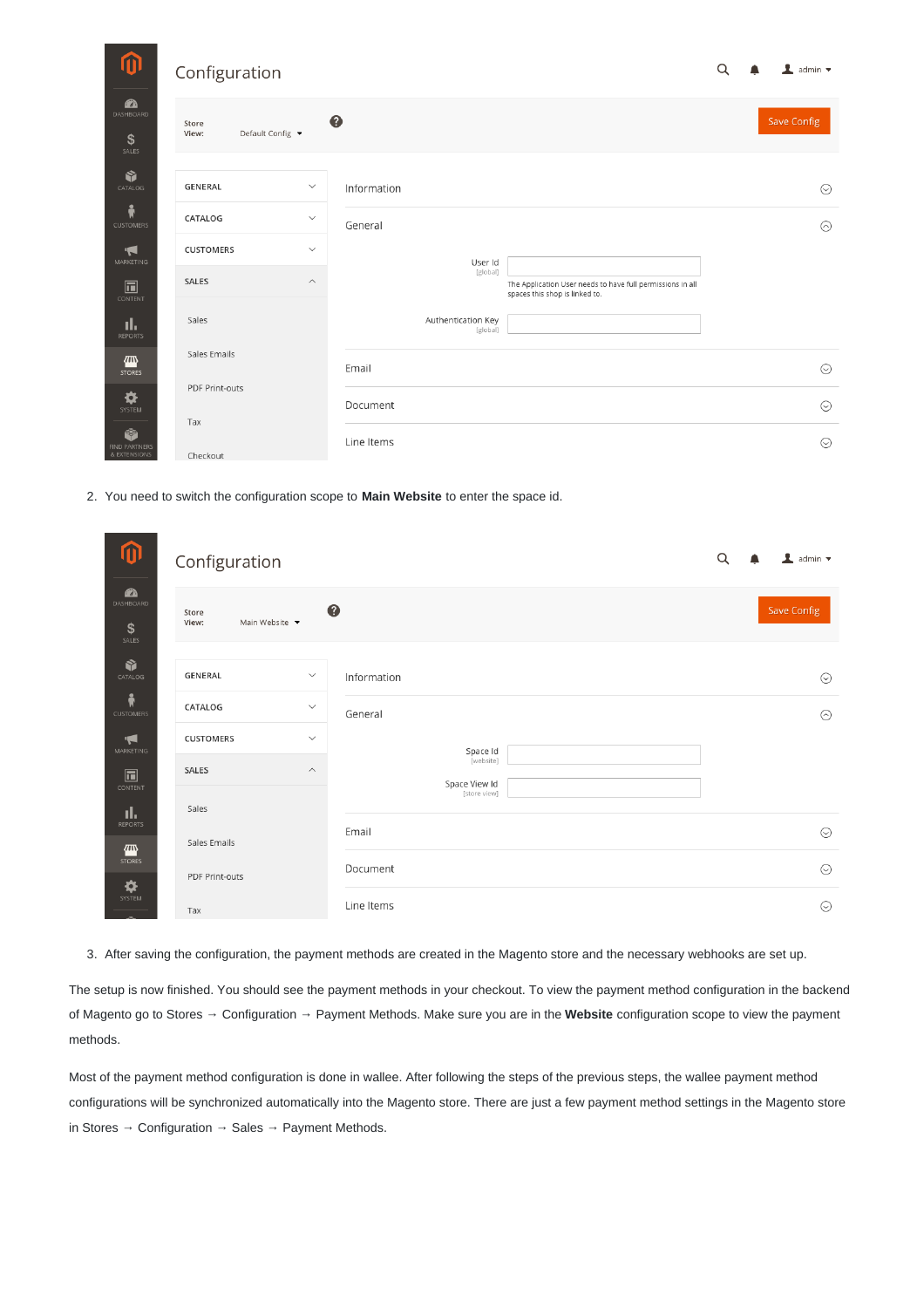| Configuration                      |                         |                                        |                                                                       | Q                            | $\mathbf 1$ admin $\mathbf$ |
|------------------------------------|-------------------------|----------------------------------------|-----------------------------------------------------------------------|------------------------------|-----------------------------|
| Store<br>Default Config ▼<br>View: |                         | ❸                                      |                                                                       |                              | Save Config                 |
| <b>GENERAL</b>                     | $\checkmark$            | Merchant Location                      |                                                                       |                              | $\odot$                     |
| CATALOG                            | $\checkmark$            | Merchant Country<br>[website]          | --Please Select--                                                     |                              |                             |
| <b>CUSTOMERS</b>                   | $\checkmark$            |                                        | If not specified, Default Country from General Config will<br>be used |                              |                             |
| <b>SALES</b>                       | $\widehat{\phantom{a}}$ | Other Payment Methods:                 |                                                                       |                              | $\odot$                     |
| Sales                              |                         | ⊙ wallee Payment - Credit / Debit Card |                                                                       |                              |                             |
| Sales Emails                       |                         |                                        |                                                                       |                              |                             |
| <b>PDF Print-outs</b>              |                         | Space Id 1<br>[store view]<br>Enabled  | Yes                                                                   | $\boxtimes$ Use system value |                             |
| Tax                                |                         | [website]<br>Title<br>[store view]     | Credit / Debit Card                                                   | Use system value             |                             |
| Checkout                           |                         | Description<br>[store view]            | Pay conveniently with your credit or debit ca                         | Use system value             |                             |
| <b>Shipping Settings</b>           |                         | Show Description<br>[store view]       | Yes                                                                   | $\boxtimes$ Use system value |                             |
| Multishipping Settings             |                         |                                        | Show the payment method's description on the<br>checkout page.        |                              |                             |
| Shipping Methods                   |                         | Show Image<br>[store view]             | Yes                                                                   | $\boxtimes$ Use system value |                             |
| Google API                         |                         |                                        | Show the payment method's image on the checkout<br>page.              |                              |                             |
| Payment Methods                    |                         | Sort Order<br>[website]                |                                                                       | $\boxtimes$ Use system value |                             |

# Payment Method Configuration

### Setup

The wallee payment method configurations are synchronized automatically into the Magento store. There are just a few payment method settings in the Magento store in Stores → Configuration → Sales → Payment Methods. To see the wallee payment methods, you need to switch the configuration scope to **Website**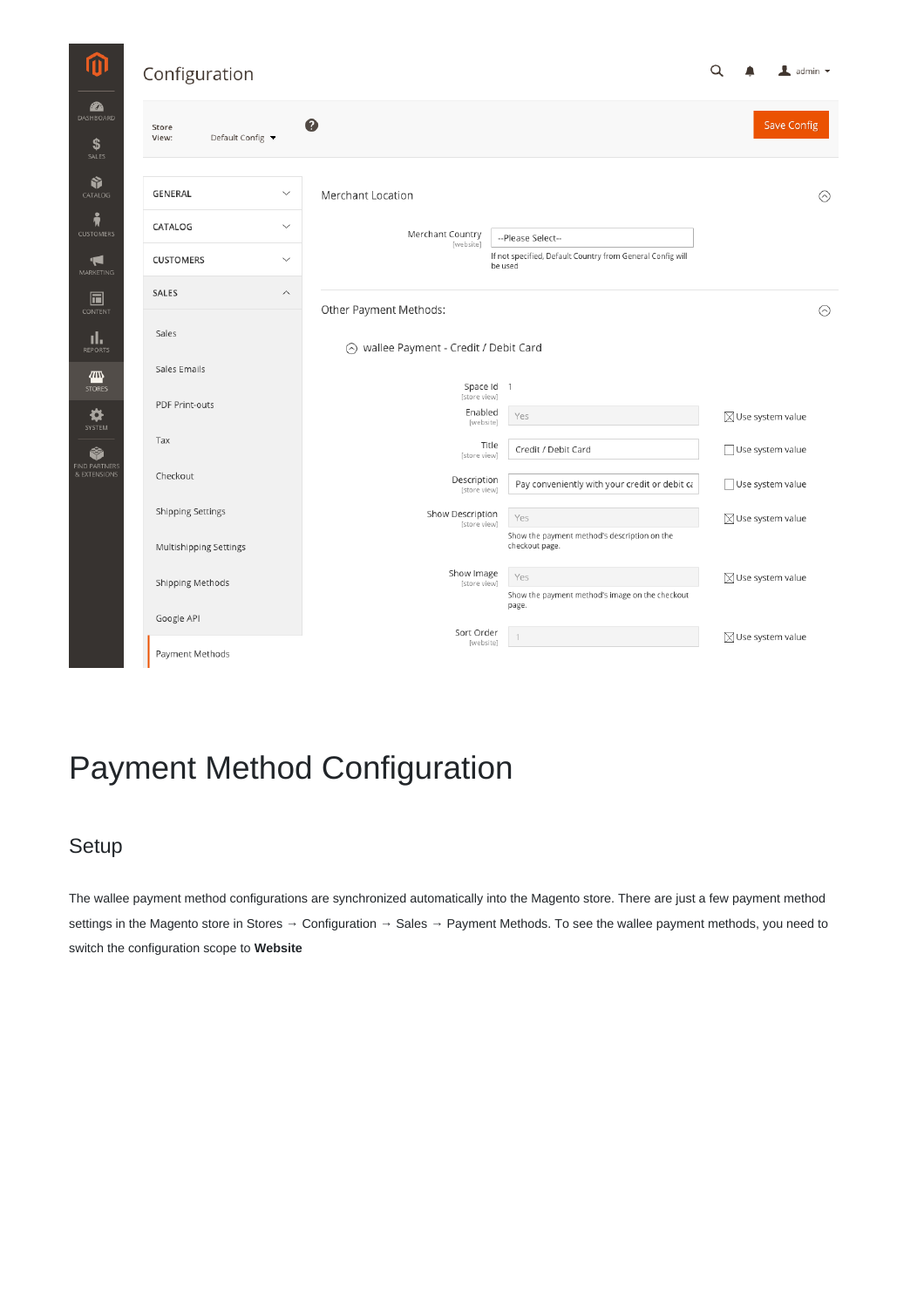| Configuration                      |                         |                                                                     |                                                                       | Q                            | $\mathbf 1$ admin $\mathbf $ |
|------------------------------------|-------------------------|---------------------------------------------------------------------|-----------------------------------------------------------------------|------------------------------|------------------------------|
| Store<br>Default Config ▼<br>View: |                         | ❸                                                                   |                                                                       |                              | <b>Save Config</b>           |
| GENERAL                            | $\checkmark$            | Merchant Location                                                   |                                                                       |                              | C                            |
| CATALOG                            | $\checkmark$            | Merchant Country                                                    | --Please Select--                                                     |                              |                              |
| <b>CUSTOMERS</b>                   | $\checkmark$            | [website]                                                           | If not specified, Default Country from General Config will<br>be used |                              |                              |
| SALES                              | $\widehat{\phantom{a}}$ |                                                                     |                                                                       |                              |                              |
| Sales                              |                         | Other Payment Methods:<br>wallee Payment - Credit / Debit Card<br>⊙ |                                                                       |                              | C                            |
| Sales Emails                       |                         |                                                                     |                                                                       |                              |                              |
| PDF Print-outs                     |                         | Space Id 1<br>[store view]<br>Enabled<br>[website]                  | Yes                                                                   | $\boxtimes$ Use system value |                              |
| Tax                                |                         | Title<br>[store view]                                               | Credit / Debit Card                                                   | Use system value             |                              |
| Checkout                           |                         | Description<br>[store view]                                         | Pay conveniently with your credit or debit ca                         | Use system value             |                              |
| <b>Shipping Settings</b>           |                         | Show Description<br>[store view]                                    | Yes                                                                   | $\boxtimes$ Use system value |                              |
| Multishipping Settings             |                         |                                                                     | Show the payment method's description on the<br>checkout page.        |                              |                              |
| Shipping Methods                   |                         | Show Image<br>[store view]                                          | Yes                                                                   | $\boxtimes$ Use system value |                              |
| Google API                         |                         |                                                                     | Show the payment method's image on the checkout<br>page.              |                              |                              |
| Payment Methods                    |                         | Sort Order<br>[website]                                             |                                                                       | $\boxtimes$ Use system value |                              |
|                                    |                         |                                                                     |                                                                       |                              |                              |

Additional payment methods are directly added in wallee. This can be done in the setup [assistant](https://app-wallee.com/space/select?target=/space/assistant/payment). Changes are synchronized automatically.

### Customization

If you want to change the payment method description, title, logo, etc you need to do this in the payment method [configuration](https://app-wallee.com/space/select?target=/payment/method-configuration/list). Changes will be synchronized automatically.

# State Graph

The Payment Process of wallee is **completely standardized for every payment method** you can process. This gives you the ability to simply add a payment method or processor without changes inside of your Magento configuration. An overview about the states and the payment processes of wallee can be found in the Payment [Documentation](https://app-wallee.com/en-us/doc/payment/transaction-process).

In the following section we provide you an overview about how the wallee states are mapped into the Magento State graph for orders and invoices.

### State Mapping Of Magento Orders

Below you find a diagram that shows the state machine of Magento for orders including additional information for the state transitions.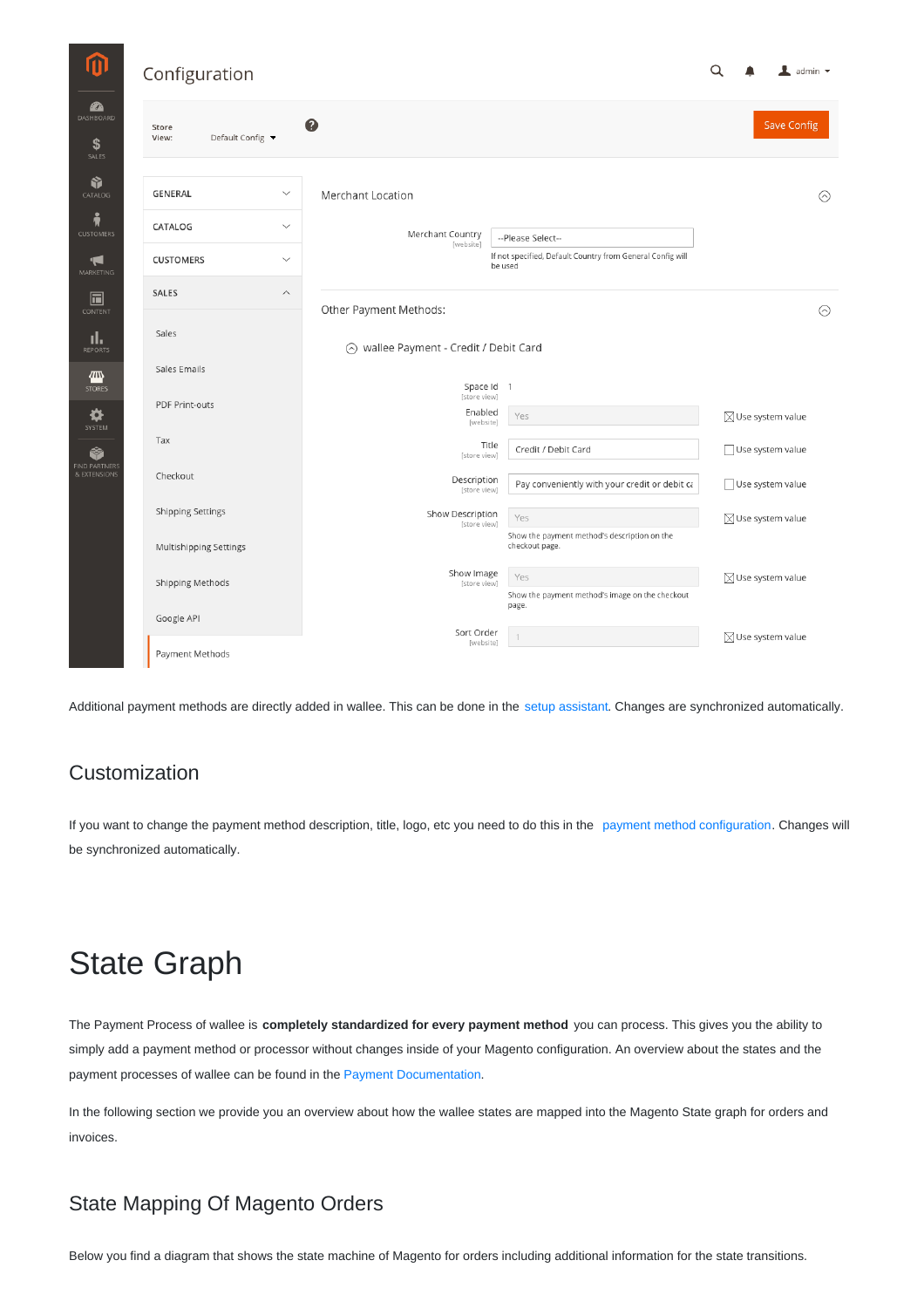

#### State Mapping of Magento Invoices

Below you find a diagram that shows the state machine of Magento for Invoices including additional information for the state transitions.

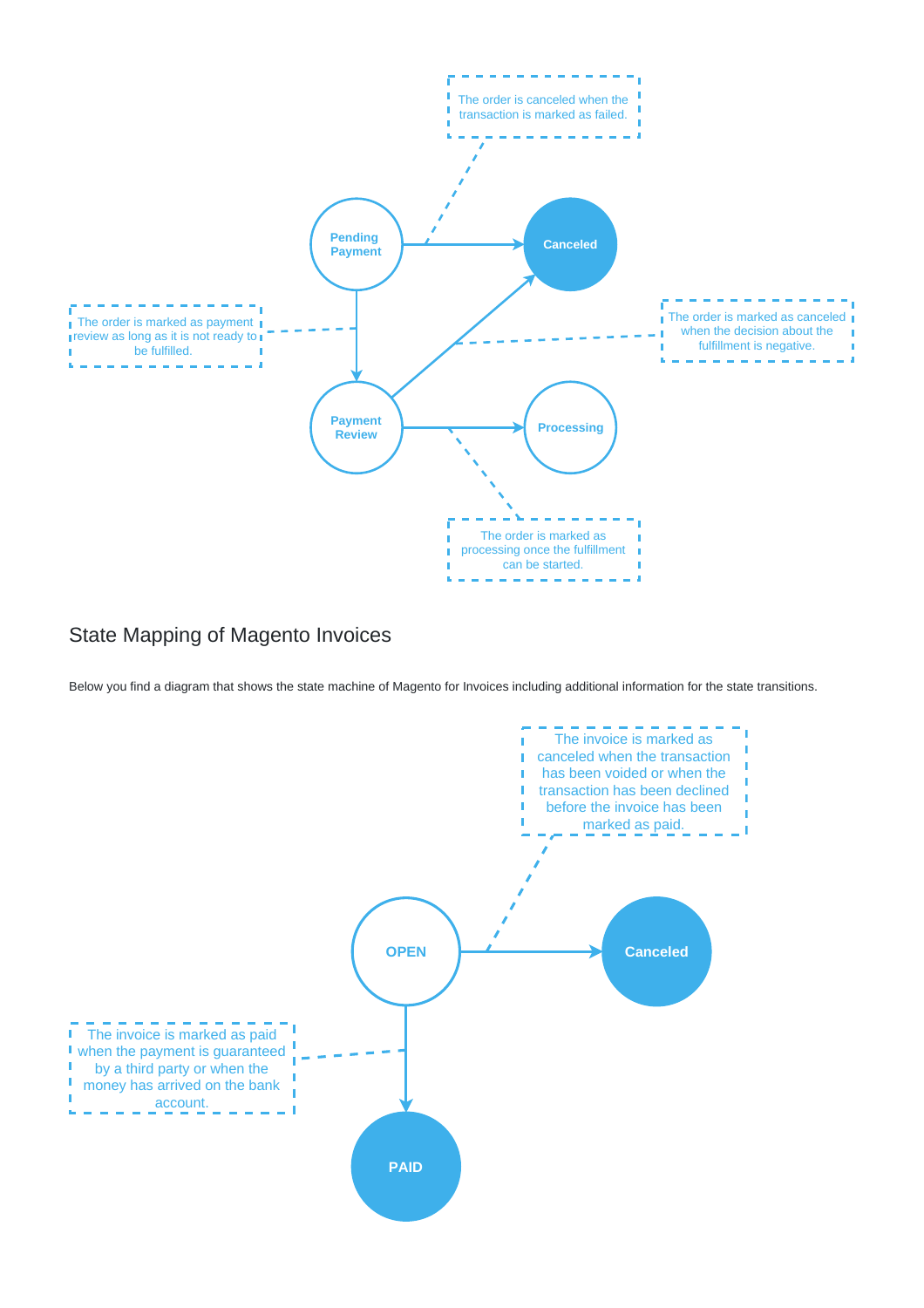## Transaction Management

You can capture, cancel and refund transactions directly from within the Magento backend. Please note if you refund, void or capture transaction inside wallee the events will be synchronized into Magento. However, there are some limitations (see below).

#### Complete (capture) an order

You have the possibility for your transactions to have the invoice created and the payment only authorized after the order is placed. Inside the connector [configuration](https://app-wallee.com/space/select?target=/payment/connector-configuration/list) you have the option, if the payment method supports it, to define whether the payment should be completed immediately or deferred.

In order to capture a transaction, open the invoice and click on capture.

When the completion is pending in wallee the invoice will stay in pending state. #000000007  $\alpha$  $\mathbf{r}$  $admin$  $\leftarrow$  Back Cancel **Send Email** Capture Print Order & Account Information Order # 000000007 (The order confirmation email was sent) **Account Information** Order Date Aug 15, 2018, 10:33:18 AM Customer Name Guest Order Status Processing Email spam@customweb.com Purchased From Main Website Customer Group NOT LOGGED IN Main Website Store Default Store View Placed from IP 172.31.34.173

### Void a Transaction

In order to void a transaction, open the invoice and click on the cancel button. This will cancel the invoice and void the transaction.

You can only void transactions that are not yet completed.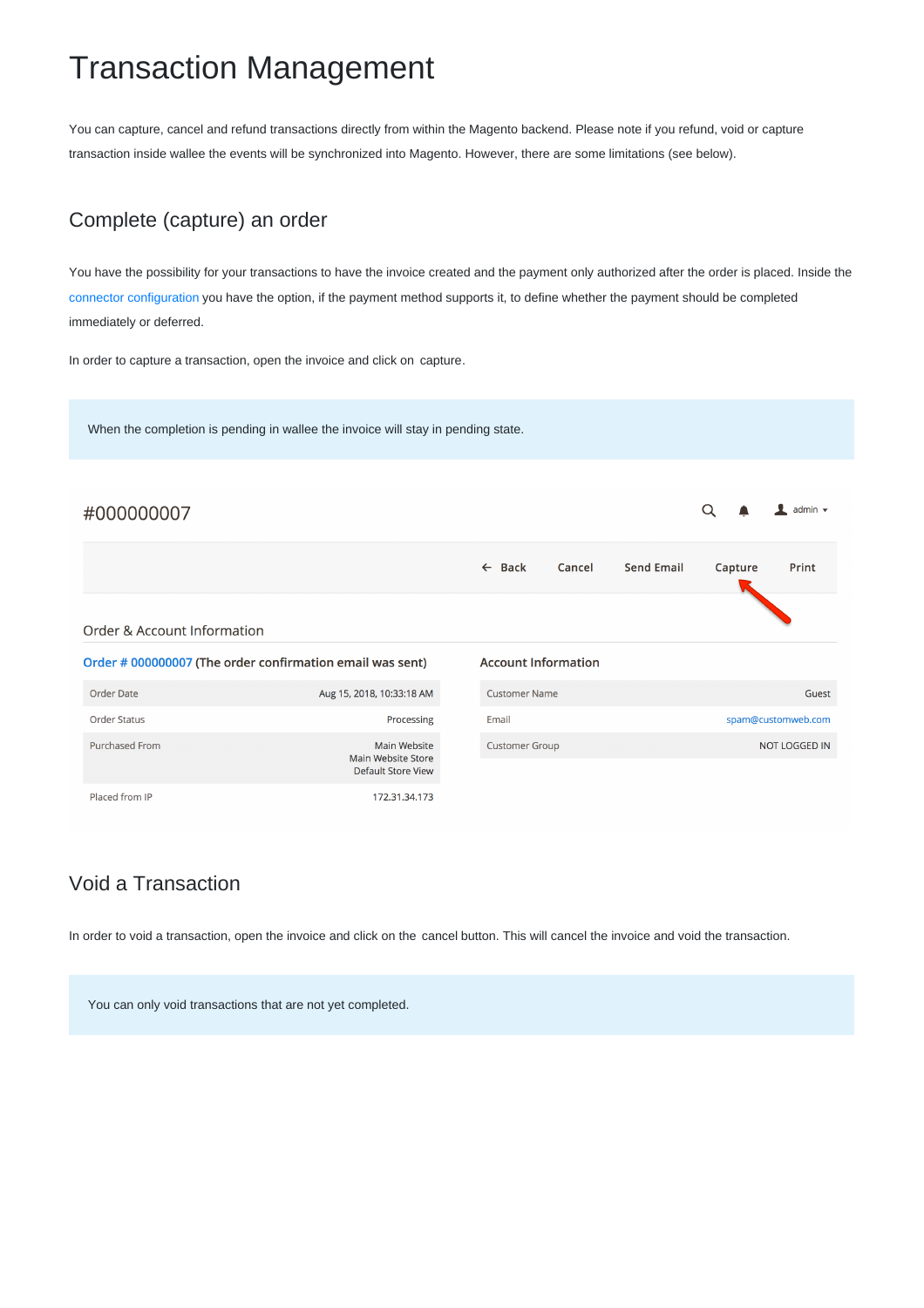#### #000000007

|  | admin $\blacktriangleright$ |  |
|--|-----------------------------|--|
|  |                             |  |

|                             |                                                                        | $\leftarrow$ Back | Cancel                     | <b>Send Email</b> | Capture | Print                |
|-----------------------------|------------------------------------------------------------------------|-------------------|----------------------------|-------------------|---------|----------------------|
| Order & Account Information |                                                                        |                   |                            |                   |         |                      |
|                             | Order # 000000007 (The order confirmation email was sent)              |                   | <b>Account Information</b> |                   |         |                      |
| Order Date                  | Aug 15, 2018, 10:33:18 AM                                              |                   | <b>Customer Name</b>       |                   |         | Guest                |
| <b>Order Status</b>         | Processing                                                             | Email             |                            |                   |         | spam@customweb.com   |
| <b>Purchased From</b>       | <b>Main Website</b><br>Main Website Store<br><b>Default Store View</b> |                   | <b>Customer Group</b>      |                   |         | <b>NOT LOGGED IN</b> |
| Placed from IP              | 172.31.34.173                                                          |                   |                            |                   |         |                      |

### Refund of a Transaction

You have the possibility to refund already completed transactions. In order to do so, open the invoice of the captured order and click on Credit Memo. In case the payment method does not support refund, you will not see the possibility to issue online refunds.

| #000000005 |                   |                   |                    | $Q \bullet$ | $\overline{\phantom{a}}$ admin $\overline{\phantom{a}}$ |
|------------|-------------------|-------------------|--------------------|-------------|---------------------------------------------------------|
|            | $\leftarrow$ Back | <b>Send Email</b> | <b>Credit Memo</b> | Void        | Print                                                   |

| Order & Account Information |  |
|-----------------------------|--|
|                             |  |

|                       | Order # 000000005 (The order confirmation email was sent)              | <b>Account Information Edit Customer</b> |                    |
|-----------------------|------------------------------------------------------------------------|------------------------------------------|--------------------|
| Order Date            | Aug 15, 2018, 10:18:38 AM                                              | <b>Customer Name</b>                     | Guest              |
| <b>Order Status</b>   | Processing                                                             | Email                                    | spam@customweb.com |
| <b>Purchased From</b> | <b>Main Website</b><br>Main Website Store<br><b>Default Store View</b> | <b>Customer Group</b>                    | NOT LOGGED IN      |
| Placed from IP        | 172.31.11.189                                                          |                                          |                    |

You can make refunds based on product quantity. In order to do so, enter the amount of products you wish to refund to your customer.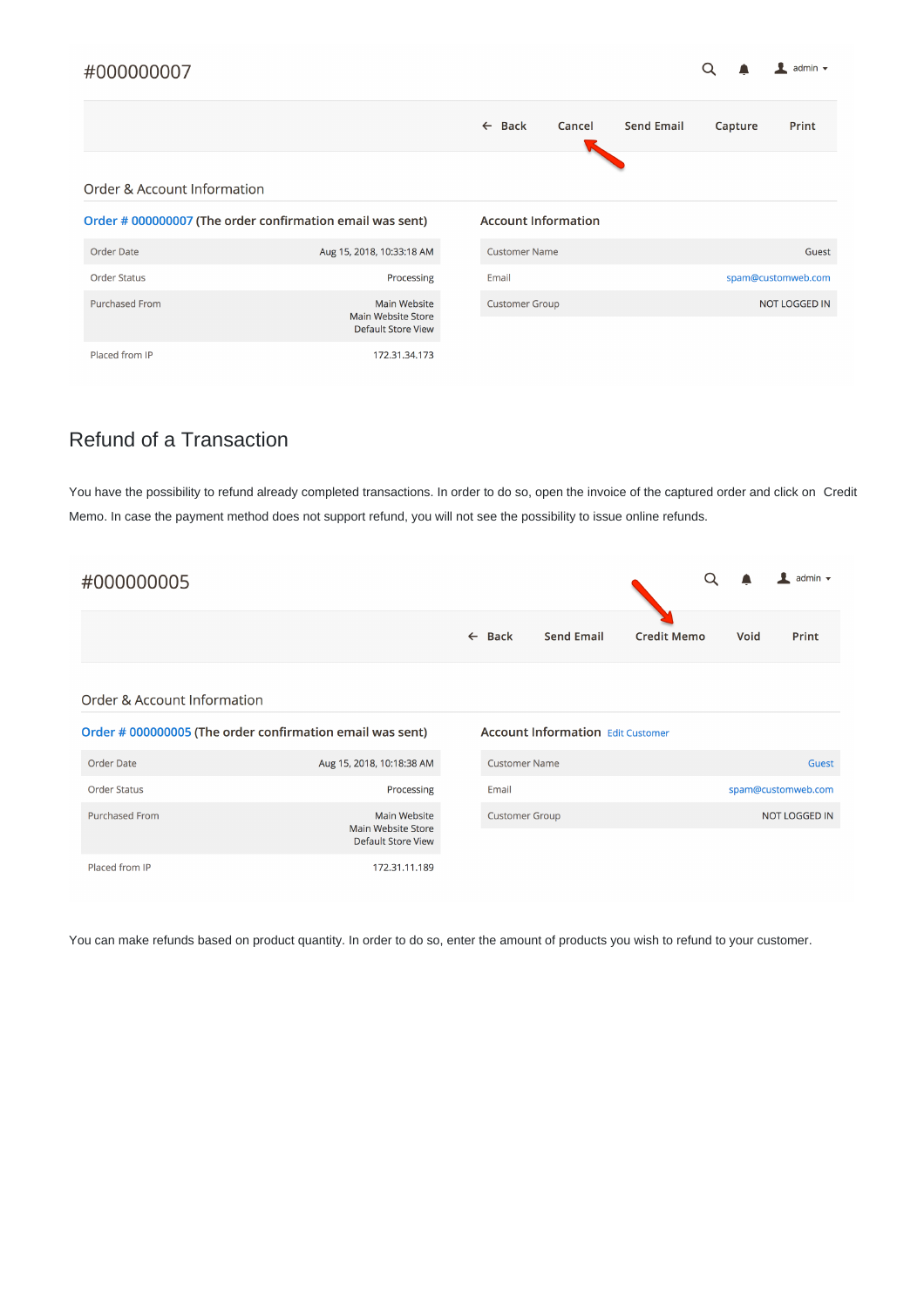Order Total

| <b>Credit Memo Comments</b> | <b>Refund Totals</b>      |                       |                      |
|-----------------------------|---------------------------|-----------------------|----------------------|
| <b>Comment Text</b>         | Subtotal                  |                       | CHF45.00             |
|                             | Refund Shipping           |                       | 5                    |
|                             | Adjustment Refund         |                       | 0                    |
|                             | Adjustment Fee            |                       | 0                    |
|                             | <b>Grand Total</b>        |                       | CHF50.00             |
|                             |                           |                       | <b>Update Totals</b> |
|                             | Append Comments           |                       |                      |
|                             | Email Copy of Credit Memo |                       |                      |
|                             |                           | <b>Refund Offline</b> | Refund               |
|                             |                           |                       |                      |

You can carry out as many individual refunds as you wish until you have reached the quantity of the original order. The status of the order then automatically switches to complete.

It can take some time until you see the refund in Magento. Refunds will only be visible once they have been processed successfully.

#### On Hold Orders

As long as the delivery should not be done the state of the order will be in On Hold. This happens when the transaction in wallee has not reached the fulfill state.

There are essentially two reasons why this can happen:

- The transaction is not completed. In this case you have to complete the transaction as written above.
- As long as we are not able to tell you if you should fulfill the order. The delivery decision is done automatically. If this does not happen within the defined time frame, wallee will generate a manual task which you should observe and follow the instructions. When there is a manual task we will also display it in the Magento Backend.

You can find more information about manual tasks in our Manual Task [Documentation](https://app-wallee.com/en-us/doc/manual-tasks).

#### Limitations of the Synchronization between wallee and Magento

Please note that captures, voids and refunds done in wallee are synchronized. However, there are some limitations. Inside wallee you are able to change the **unit price** and the **quantity** at once. This can not be done in the Magento backend. We therefore recommend that you perform the refunds always inside the Magento backend and not inside wallee. If a refund cannot be synchronized it will be sent to the processor but it could be that you do not see it inside your Magento backend.

You can find more information about Refunds in wallee in our Refund [Documentation](https://app-wallee.com/en-us/doc/payment/refund).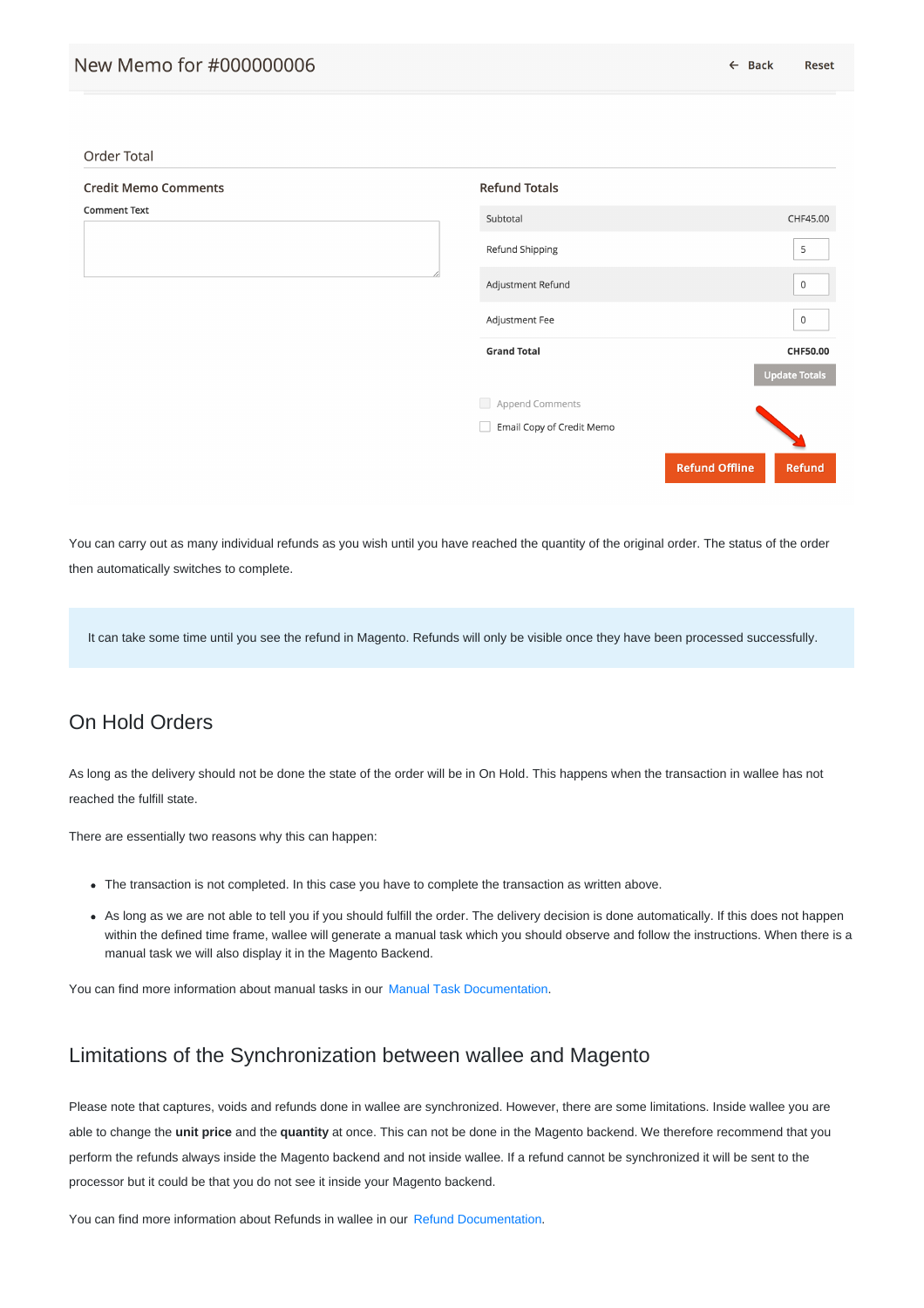#### **Tokenization**

In case the payment method supports tokenization you can store the payment details of your customer for future purchases. In order to use this feature make sure that the **One-Click-Payment Mode** in your payment method [configuration](https://app-wallee.com/space/select?target=/payment/method-configuration/list) is set to allow or force storage.

Tokenization is not available for guest checkouts.

### Backend Orders

You can create orders inside Magento also from the Magento Backend. If you create the transaction from the backend and select a payment method created by wallee then we are using the [Charge](https://app-wallee.com/en-us/doc/payment/charge-flows) Flow Feature of wallee. This means that we first check if the payment method allows to charge the customer without customer interaction (i. e. invoice). If not and you did not select from the dropdown to use a token with stored payment information we are going to trigger the charge flow [process](https://app-wallee.com/space/select?target=/payment/flow/list) you configured to ask the buyer for the payment details.

| Create New Order for test test in Default Store View |                                                                                             |                              |              |                 |                                |                                |               | $\mathbf 1$ admin $\mathbf $            |
|------------------------------------------------------|---------------------------------------------------------------------------------------------|------------------------------|--------------|-----------------|--------------------------------|--------------------------------|---------------|-----------------------------------------|
|                                                      |                                                                                             |                              |              |                 |                                | Cancel                         |               | <b>Submit Order</b>                     |
| Order Currency:                                      | <b>Items Ordered</b>                                                                        |                              |              |                 |                                |                                |               | <b>Add Products</b>                     |
| <b>Swiss Franc</b><br>$\blacktriangledown$           | Product                                                                                     | <b>Price</b>                 | Qty          | Subtotal        | <b>Discount</b>                | <b>Row</b><br><b>Subtotal</b>  | <b>Action</b> |                                         |
| <b>Customer's Activities</b>                         | <b>Erika Running Short-32-</b><br>Green<br>SKU: WSH12-32-Green                              | CHF45.00<br>Custom<br>Price* | $\mathbf{1}$ | CHF45.00        | <b>CHF0.00</b><br>$\vee$ Apply | CHF45.00                       |               | Please seler<br>$\overline{\mathbf{v}}$ |
| Products in<br>Comparison List (0)                   | Total 1 product(s)                                                                          | Subtotal:                    |              | <b>CHF45.00</b> | <b>CHF0.00</b>                 | <b>CHF45.00</b>                |               |                                         |
| No items                                             | * - Enter custom price excluding tax                                                        |                              |              |                 |                                |                                |               |                                         |
| <b>Recently Compared</b><br>Products (0)             |                                                                                             |                              |              |                 |                                |                                |               |                                         |
| No items                                             | Payment & Shipping Information                                                              |                              |              |                 |                                |                                |               |                                         |
|                                                      | <b>Payment Method</b>                                                                       |                              |              |                 | Shipping Method*               |                                |               |                                         |
| <b>Recently Viewed</b><br>Products (0)               | Check / Money order<br>Direct Debit (SEPA)                                                  |                              |              |                 |                                | Get shipping methods and rates |               |                                         |
| No items                                             | Invoice<br>Credit / Debit Card                                                              |                              |              |                 |                                |                                |               |                                         |
| <b>Update Changes</b>                                | A charge flow will be used to process the payment.                                          |                              |              |                 |                                |                                |               |                                         |
|                                                      | * Token:<br>V XXXX XXXX XXXX 0007 (2021/8)                                                  |                              |              |                 |                                |                                |               |                                         |
|                                                      | The customer can be charged by using an existing token. If<br>left empty, no token is used. |                              |              |                 |                                |                                |               |                                         |

You can find more information about charge flows in our charge flow [documentation](https://app-wallee.com/en-us/doc/payment/charge-flows).